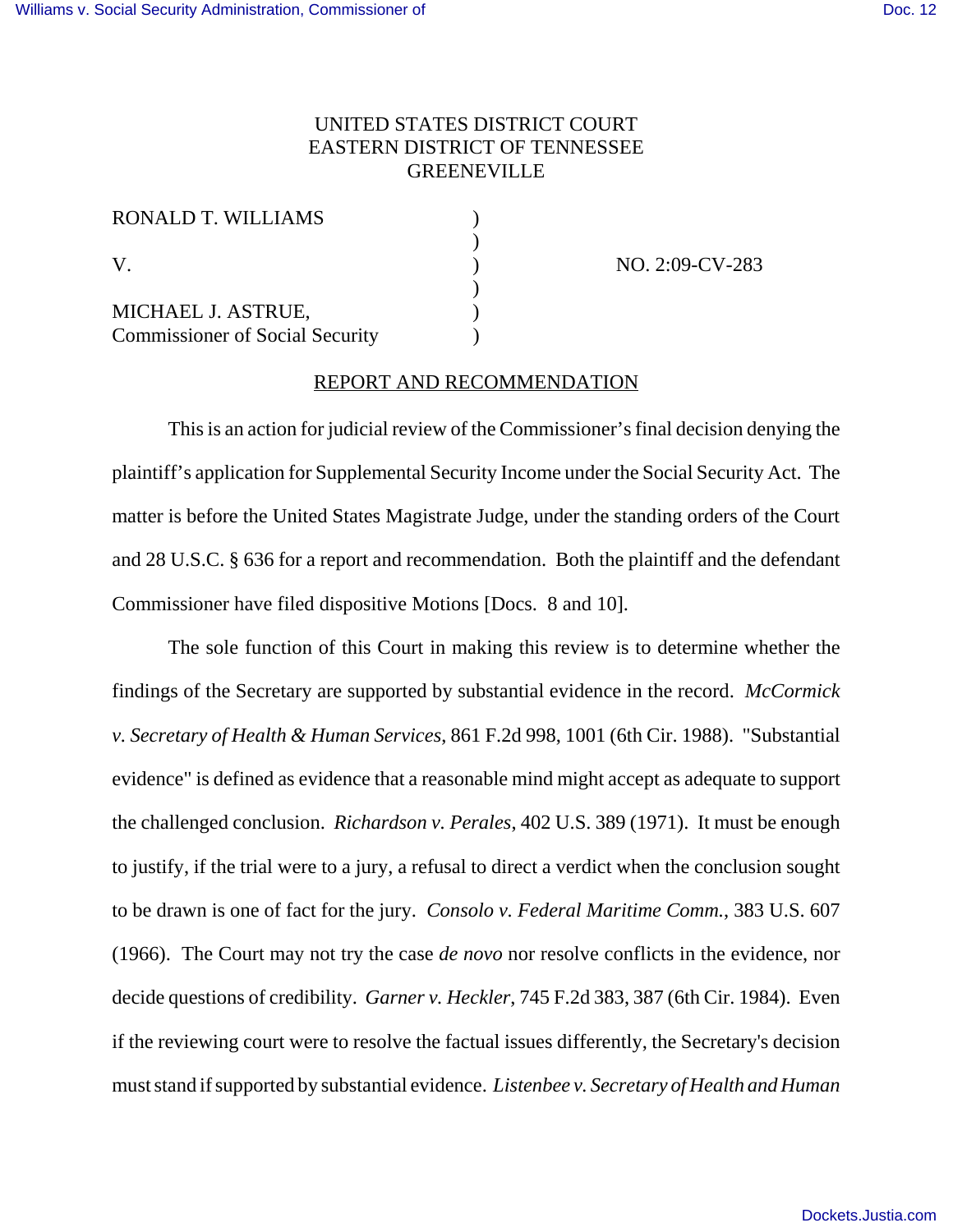*Services*, 846 F.2d 345, 349 (6th Cir. 1988).Yet, even if supported by substantial evidence, "a decision of the Commissioner will not be upheld where the SSA fails to follow its own regulations and where that error prejudices a claimant on the merits or deprives the claimant of a substantial right." *Bowen v. Comm'r of Soc. Sec.*, 478 F.3d 742, 746 (6<sup>th</sup> Cir. 2007).

Plaintiff filed his application alleging that he is disabled due to HIV, hepatitis C, and panic attacks. He was 47 years of age at the time of the hearing decision, a person "closely approaching advanced age." He has a  $10<sup>th</sup>$  Grade or "limited" education, but is able to communicate in English. He has past relevant work experience as a construction worker, which was classified as "heavy" exertion. Plaintiff alleges that he previously received SSI benefits for some period of time which were terminated when he was sent to prison in 2005.

Plaintiff apparently has a long history of drug and alcohol abuse. The medical record is summarized by plaintiff's counsel in his brief as follows:

Plaintiff received treatment at Piedmont Medical Center on October 27, 2003, due to a several week history of lesions on the scalp. The diagnosis was shingles (Tr. 76- 186).

Plaintiff was admitted to Piedmont Medical Center from October 30, 2003 through November 12, 2003, secondary to altered mental state after being found unconscious. HIV testing was done on admission and came back positive. MRI scan of the brain showed abnormal signal in the left medial aspect of the left temporal lobe and the right caudate nucleus, with questionable involvement of the tip of the right temporal lobe and subinsular cortex. EEG showed generalized slowing compatible with toxic or metabolic encephalopathy and cerebrospinal fluid from lumbar puncture came back positive for cryptococcal antigen. The discharge diagnoses were cryptococcal meningitis, herpes zoster, advanced HIV, history of ethanol abuse, and history of IV drug use (Tr. 187-245).

Dr. John Narro treated Plaintiff from April 18, 2005 through November 1, 2006, for regular follow-up of HIV positive disease and hepatitis C co-infection. During this time, Plaintiff's viral load remained elevated and his weight decrease from 137 pounds to 134.5 pounds. Additional problems noted include difficulty sleeping and reactive hepatitis A antibody (Tr. 246-275).

On January 3, 2007 and April 16, 2007, two separate non-examining state agency physicians opined Plaintiff's physical impairment(s) are not severe (Tr. 276-283).

Plaintiff received treatment at Family Practice Associates from April 1, 2005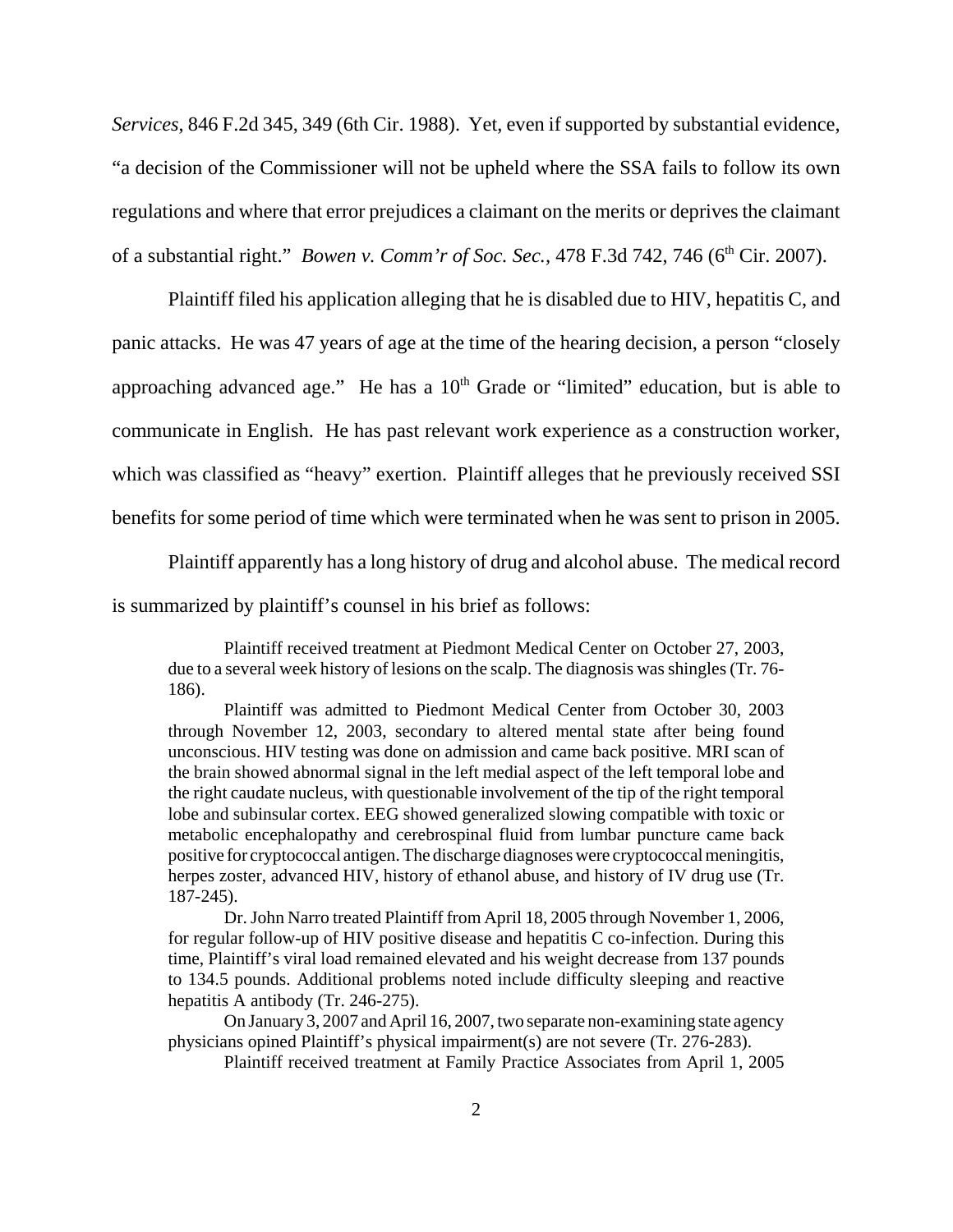through April 29, 2008. Conditions and complaints addressed during this time include HIV/AIDS, hepatitis C, acute bronchitis, nasal bone fracture, right knee pain, dizzy spells resulting in falls, left knee injury, and chronic insomnia. During this time, Plaintiff's weight dropped from 144 to 133 (Tr. 284-293, 346-358). On May 29, 2007, right knee x-rays revealed fairly severe narrowing of the medial joint space compartment and also narrowing of the patellofemoral joint space compartment with some mild spurring (Tr. 284).

Plaintiff received treatment at The Christopher Clinic from November 10, 2003 through December 2, 2004, due to advanced HIV, history of cryptococcal meningitis, hepatitis C, and rashes (Tr. 294-322).

Plaintiff has received treatment at Sweetwater Hospital. On May 3, 2005, treatment was rendered for right rib and left eye pain. Plaintiff returned on December 20, 2005, with complaints of low back pain. Lumbar spine x-rays showed early degenerative changes involving the L4 and L5 levels with small marginal anterior osteophyte formation (spondylosis deformans). The diagnosis was acute lumbar strain (323-343).

Plaintiff continued treatment by Dr. Narro from November 2, 2006 through December 12, 2008, during which time he was suffering HIV positive disease, hepatitis C, worsening insomnia, persistent weight loss, and falling episodes (Tr. 359-379). By May 14, 2008, Plaintiff's weight was down to 124 pounds (Tr. 363).

Plaintiff underwent assessment at Volunteer Behavioral Health Care System on February 12, 2009, upon referral by Family Practice. Plaintiff reported that he got depressed in 2003 when he found out he had HIV; that he does not sleep and has panic attacks; that he wants to tear things up and kill things; that he does not like people and has lived alone in the mountains; that he gets irritated when he is in pain; that he gets more mad at himself than anything; that if he does not do evil, he thinks evil; and that he has problems keeping a line of thought when trying to focus. On mental status exam, Plaintiff's speech was soft; his behavior was anxious and agitated; his mood was anxious; and his concentration, insight, judgment, and impulse ratings were fair. The diagnosis was generalized anxiety disorder, with a current global assessment of functioning [hereinafter "GAF"] of 49. In summary, it was noted Plaintiff is now living in the mountains away from everyone as "I just don't like people very much," he discusses significant anxiety symptoms and avoids public/social altogether, he states he gets lonely talking to the trees, he discusses being HIV positive and issues related to that, and he states he has never been the same since 2004 when his wife was killed. A functional assessment notes Plaintiff is mildly limited in activities of daily living; markedly limited in interpersonal functioning; moderately limited in concentration, task performance, and pace; and moderately limited in adaptation to change (Tr. 380-386).

 Plaintiff underwent consultative exam by Dr. Emelito Pinga on March 30, 2009. Dr. Pinga noted Plaintiff's history of extensive herpes zoster infection on October 30, 2003, with positive blood test for human immunodeficiency virus infection. On exam, Plaintiff's was slightly built and weighed 126 pounds. The diagnosis was human immunodeficiency virus infection in remission, on therapy with Norvir, Truvada, and Reyataz tablets. In the body of his report, Dr. Pinga opined Plaintiff could sit six hours in an eight-hour workday; could stand and walk five hours in an eight-hour workday; and would be limited to occasional lifting up weights of ten pounds within an eight-hour workday cumulative, with rest period of 15 minutes within one-hour interval (Tr. 387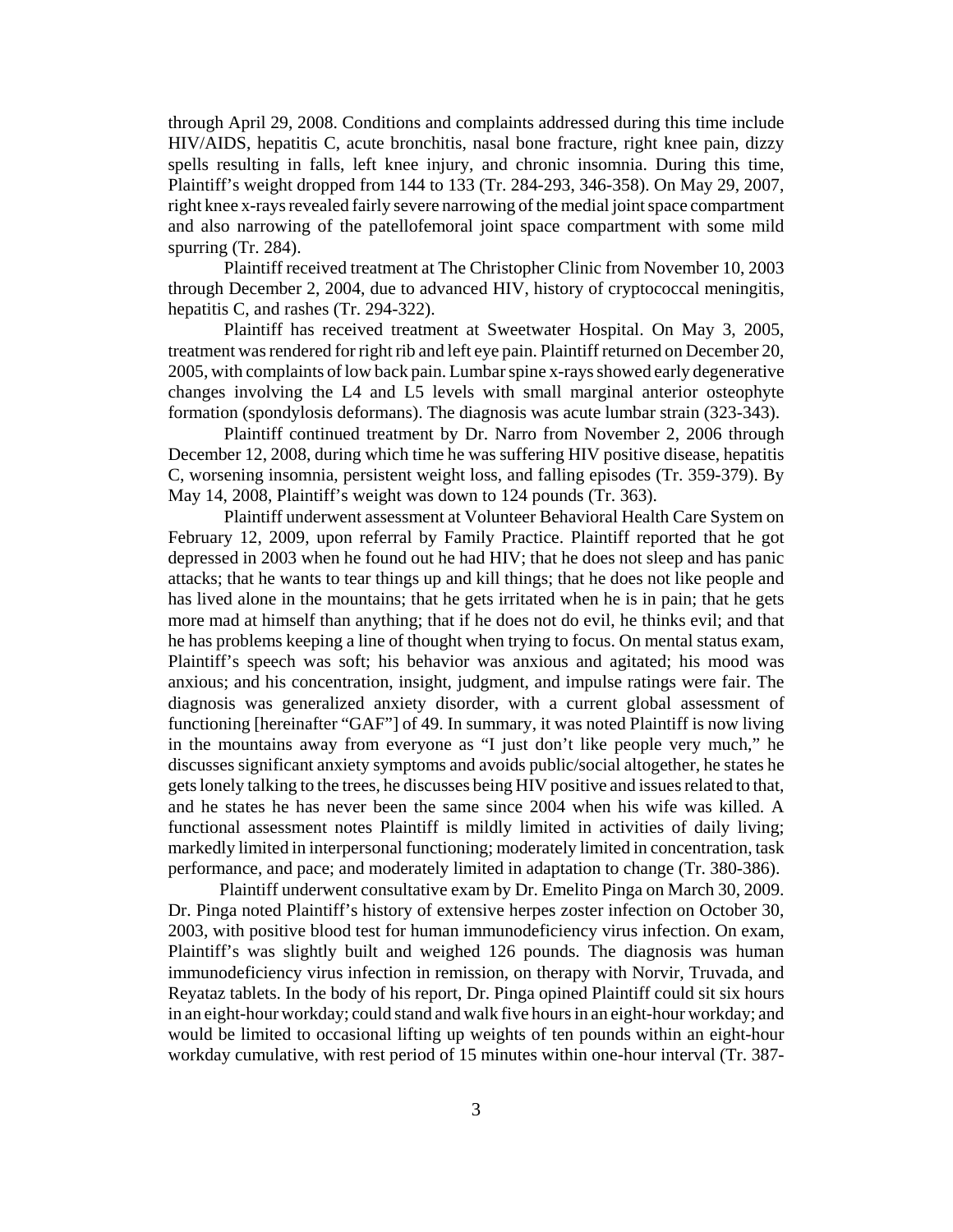390).

In the attached physical assessment, Dr. Pinga opined Plaintiff can occasionally lift/carry up to ten pounds; can sit for a total of six hours in an eight-hour workday, one hour without interruption; can stand for a total of five hours in an eight-hour workday, one hour without interruption; can walk for a total of five hours in an eight-hour workday, one hour without interruption; can frequently  $(1/3 \text{ to } 2/3)$  reach, handle, finger, feel, push/pull, and operate foot controls; can never climb ladders or scaffolds; can occasionally (up to 1/3) climb stairs and ramps, balance, stoop, kneel, crouch, and crawl; can never tolerate exposure to unprotected heights; and can occasionally tolerate exposure to moving mechanical parts, operating a motor vehicle, humidity and wetness, extreme cold, extreme heat, vibrations, and dusts, odors, fumes, and pulmonary irritants (Tr. 391-397).

[Doc. 9, pgs. 2-5].

At the administrative hearing, the Administrative Law Judge ("ALJ") called Rebecca Williams, a vocational expert. The ALJ asked Ms. Williams to assume the plaintiff had a  $10<sup>th</sup>$  grade education and was capable of sedentary work, "with no public work and no food work either, because of the HIV and the Hepatitis." When asked if there were jobs the plaintiff could perform, she opined that in Tennessee there were 4,000 assembly jobs, such as a "buckle wire inserter;" 700 inspecting jobs such as a "film touch up inspector;" and 1,000 jobs as a "cuff folder." When asked to assume the plaintiff had the same RFC except at the light work level, she identified 400 jobs as a bottling line attendant and 13,000 "general laborer" types of jobs. [Tr. 38-39].

Also during the hearing, the ALJ noted that there had not been a physical consultative examination. He stated "I'll go ahead with the CE. I don't know why DDS didn't know that." Also, the ALJ stated he was "going to try to find the old file" from where plaintiff was awarded SSI benefits to "get a picture as to why they awarded it at that time." [Tr. 36].

Following that hearing, the ALJ had the plaintiff examined by Dr. Pinga, with the resulting assessment set forth hereinabove. Plaintiff's counsel subsequently retained Donna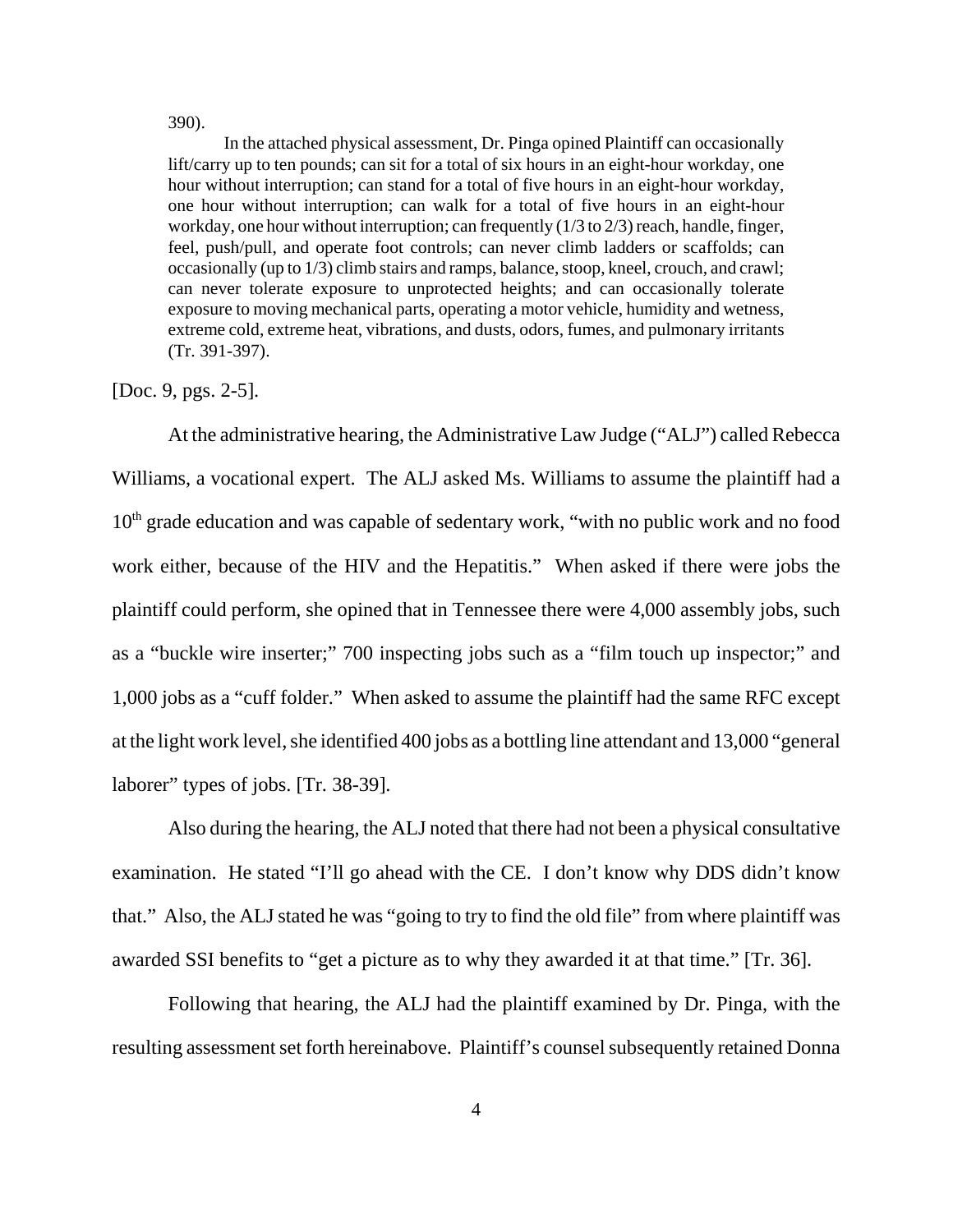J. Bardsley, also a vocational expert, to opine whether any jobs would be available to the plaintiff if he had the limitations found by Dr. Pinga. Ms. Bardsley opined there would not. [Tr. 171-72].

In his hearing decision, the ALJ found that the plaintiff suffered from severe impairments of HIV seropositivity, in remission; and hepatitis C, quiescent. The ALJ also found that the plaintiff retained the residual functional capacity to perform light work, except for work involving working with food and work requiring contact with the general public. [Tr. 13]. He specifically rejected the medical assessment of Dr. Pinga as being unsupported by Dr. Pinga's examination or by any findings of Dr. Narro, the treating physician. [Tr. 17- 18]. He found that the plaintiff did not have a severe mental impairment and that "the record does not support the alleged mental impairments or any attempt at mental health treatment." [Tr. 18]. He found that the plaintiff could perform the sedentary and light jobs to which VE Williams testified at the hearing. Accordingly, he found that the plaintiff was "not disabled." [Tr. 19-20].

Plaintiff raises a number of concise, well-stated objections to the Commissioner's decision. The first, and most determinative in the opinion of this Court, is the fact that the ALJ, after rejecting the limitations found by Dr. Pinga to whom plaintiff was sent by the ALJ, held that the plaintiff was capable of performing light work. Plaintiff also asserts that the ALJ erred in not finding a severe mental impairment. Finally, plaintiff argues that the ALJ erred by not finding out the particulars of the alleged award of SSI benefits to plaintiff which were terminated when he went to prison.

Dr. Pinga's opinion obviously troubled the ALJ to a great degree. The ALJ deemed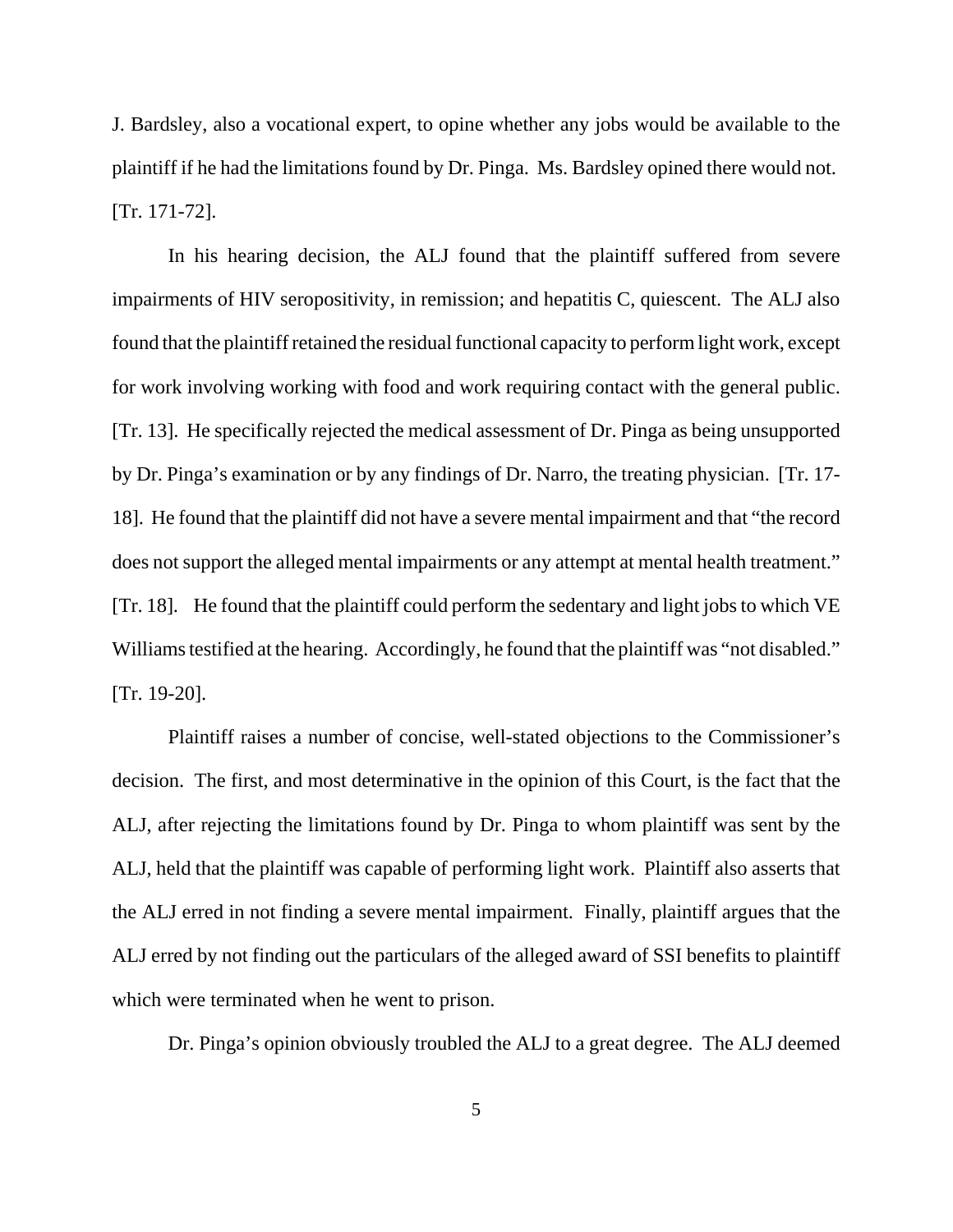a consultative examination important to a just resolution of the plaintiff's claim. He was correct in ordering that examination to take place. However, that correctness is not diminished by the fact that the ALJ disagreed with Dr. Pinga's findings. He is not bound by a medical assessment which he finds lacks objective clinical backing, but the ALJ cannot then just "find" a physical RFC out of whole cloth. Dr. Pinga's allegedly unsupported opinion is by definition, more of a "medical" opinion than one arrived at by the ALJ, or this Court, or any other layperson. The ALJ is not "stuck" with an unsupported opinion, but the remedy is to have the plaintiff consultatively evaluated again. In order to have "substantial evidence" to support his decision, the ALJ must have "evidence." The fact that two state agency non-examining physicians found no impairment from the very scanty record available to them at the time those assessments were made is of no consequence. The ALJ does not appear to mention them or rely upon them, and even if he did, the fact that an examining physician found physical limitations is paramount in this situation.

Contrary to the ALJ's statement that the plaintiff had not made "any attempt at mental health treatment," he quite simply did. He was referred to Volunteer Behavioral Health Care System by Dr. Narro. A GAF of 49 indicates the existence of a severe mental impairment, as does a "marked" limitation in interpersonal functioning. [Tr. 380-84]. The Commissioner argues that an ALJ is not obligated to obtain a consultative examination when the record is "sufficient" to support a decision. However, the Court is uncertain what part of the "record" supports the ALJ's decision in the face of the mental assessment by Volunteer other than the ALJ's own opinion. There was no evaluation by DDS psychologists and none by a consultative examiner. The ALJ may be exactly right regarding his *hunch* that the plaintiff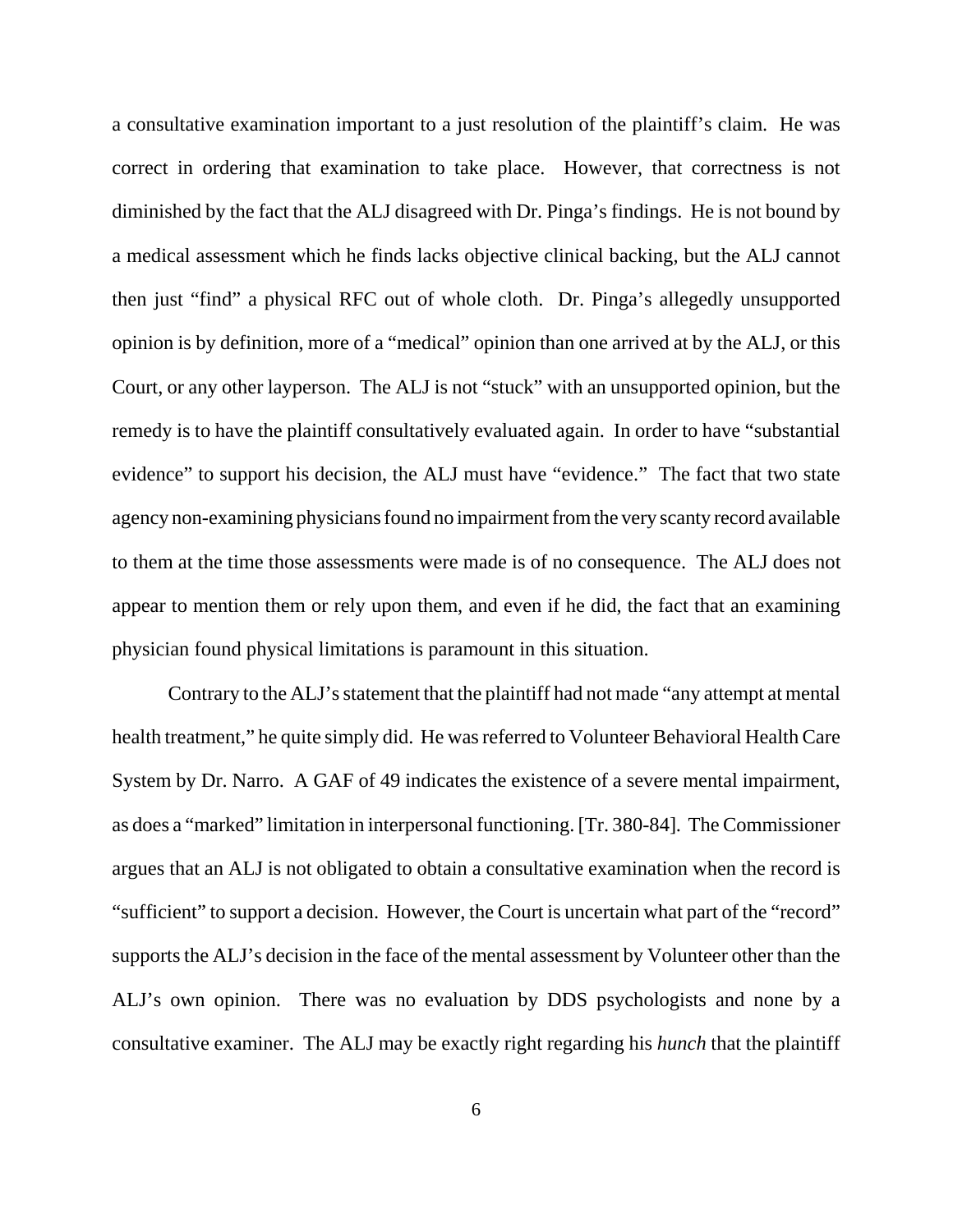does not have a mental impairment, or that if he does it does not preclude substantial gainful activity. But some competent evidence is necessary for him, as finder of fact, to rely upon.

Finally, plaintiff asserts that the Commissioner should find out the particulars of plaintiff's alleged award of SSI benefits in the past. It may very well be easier for the Commissioner to determine whether plaintiff ever was awarded benefits and what findings were made, but plaintiff's counsel is certainly also capable of ferreting this out. The Court is simply in the dark, as is the ALJ and the plaintiff.

The ALJ and the Commissioner's brief both point out the fact that the plaintiff is not credible or consistent in his statements. All of that may be true. In fact, it appears to be true. However, the issues upon which this case turns in this appeal have nothing to do with his credibility. The credibility of Dr. Pinga and Volunteer may be in question, but plaintiff's does not matter regarding these issues. If the ALJ were considering the weight to give an opinion from another health care professional finding less restrictions than one of them, then plaintiff's credibility could factor into that decision. But plaintiff's lack of veracity does not change the present analysis.

As suggested by the defendant, this is certainly not a case for a judicial award of benefits. There are evidentiary deficiencies in the record, and a remand is the only proper vehicle to correct them. As argued by the Commissioner, the case should be remanded in order for the ALJ to obtain further medical proof regarding the plaintiff's physical capabilities and his alleged mental limitations. Someone, *and not necessarily the Commissioner*, should determine whether the plaintiff previously received benefits and on what basis were they awarded. To these ends, it is respectfully recommended that the